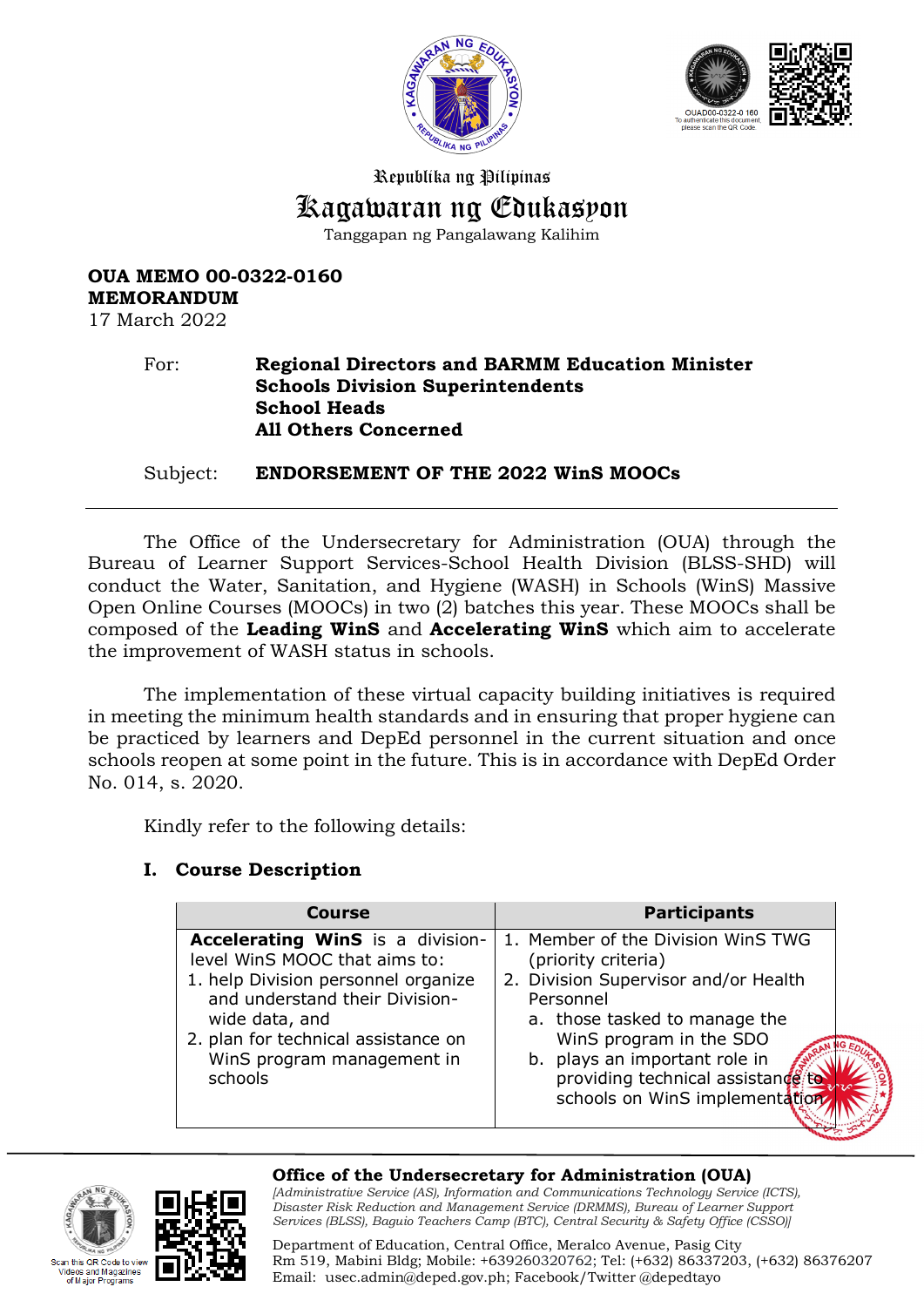| Course                                                                                                                                                                                       | <b>Participants</b>                                                                                                                                                                                                                      |
|----------------------------------------------------------------------------------------------------------------------------------------------------------------------------------------------|------------------------------------------------------------------------------------------------------------------------------------------------------------------------------------------------------------------------------------------|
| <b>Leading WinS</b> is a school-level<br>WinS MOOC designed for school<br>heads and teachers. This is for<br>them to learn the policy, monitor<br>the program, and plan for<br>improvements. | 1. School Heads<br>2. Division Supervisor and/or Health<br>Personnel<br>a. those tasked to manage the<br>WinS program in the SDO<br>b. plays an important role in<br>providing technical assistance to<br>schools on WinS implementation |

## **II. Clusters**

Regions are grouped into two (2) clusters:

- Cluster 1 Regions I, II, III, IV-A, IV-B, V, VI, VII and VIII
- Cluster 2 Regions IX, X, XI, XII, Caraga, CAR, NCR and BARMM

## **III. Schedule**

## **A.Cluster 1**

| Course                   | <b>Batch 1</b>        | <b>Batch 2</b>                    |  |
|--------------------------|-----------------------|-----------------------------------|--|
| <b>Accelerating WinS</b> | 28 March-21 May 2022  | 05 September-<br>29 October 2022  |  |
| <b>Leading WinS</b>      | 28 March-04 June 2022 | 05 September-<br>12 November 2022 |  |

#### **B. Cluster 2**

| Course                   | <b>Batch 1</b>        | <b>Batch 2</b>                       |  |
|--------------------------|-----------------------|--------------------------------------|--|
| <b>Accelerating WinS</b> | 04 April-28 May 2022  | 12 September 12-<br>05 November 2022 |  |
| <b>Leading WinS</b>      | 04 April-11 June 2022 | 12 September-<br>19 November 2022    |  |

**Note:** These WinS MOOCs shall be managed by Regional Course Management Teams (RCM) under the supervision of BLSS-SHD and GIZ personnel.

# **IV. Target Number of Participants**

For Batch 1, the combined total number of target participants for both MOOCs is **19,068**. Please refer to **Annex A** for the regional distribution of participants per course. The number of participants for Batch 2 is to be determined during another planning-meeting.

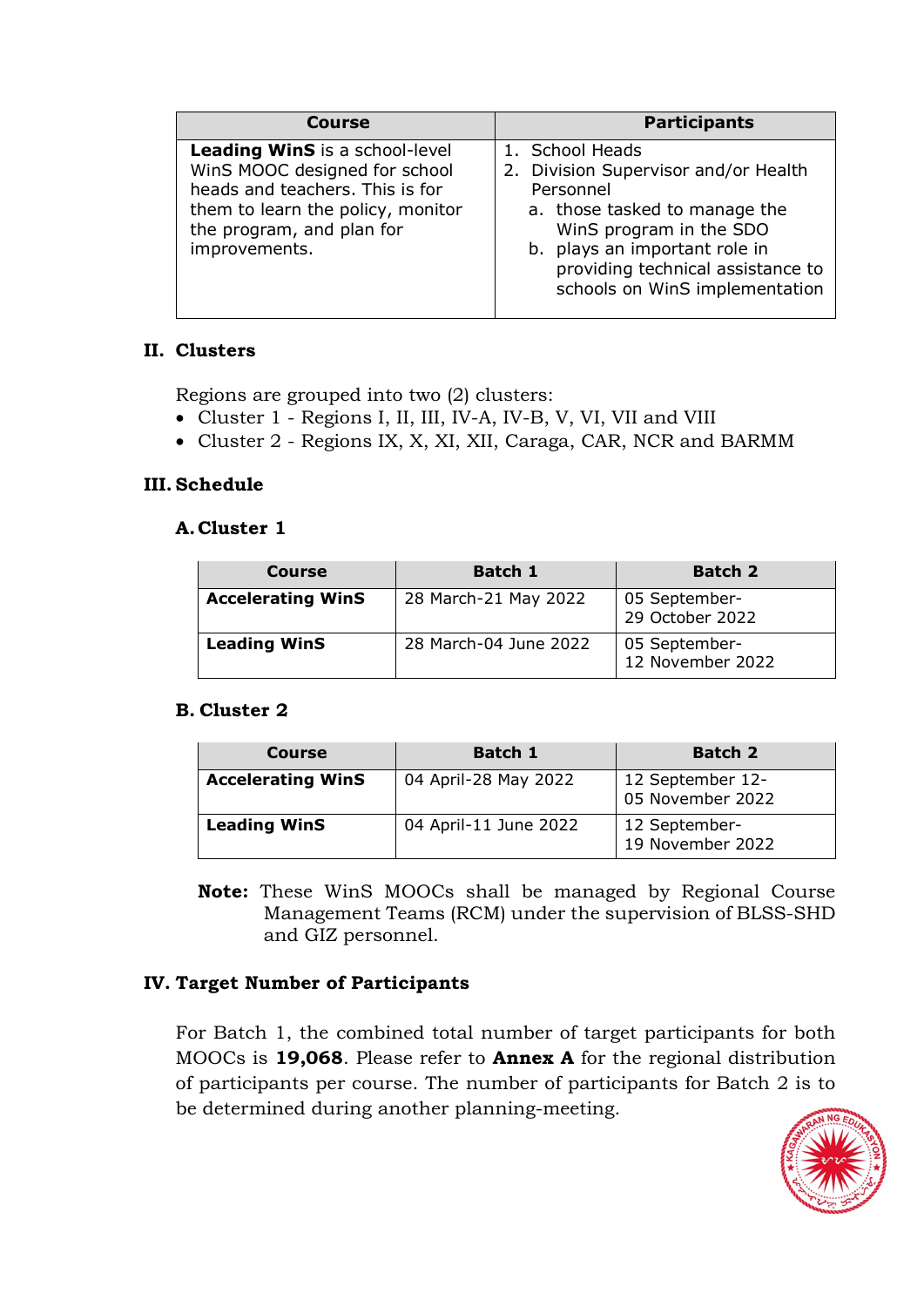In this connection, the OUA through the BLSS-SHD enjoins all Regional Directors, Schools Division Superintendents, and School Heads to support this initiative towards a safe and healthy learning environment.

For more information, queries and concerns on this subject, please contact Dr. Maria Corazon C. Dumlao (Chief Health Program Officer) or Mr. Vonerich B. Berba (Education Program Specialist II) of the BLSS-SHD through (02) 8632 9935 and email at [blss.shd@deped.gov.ph](mailto:blss.shd@deped.gov.ph).

For information and compliance.